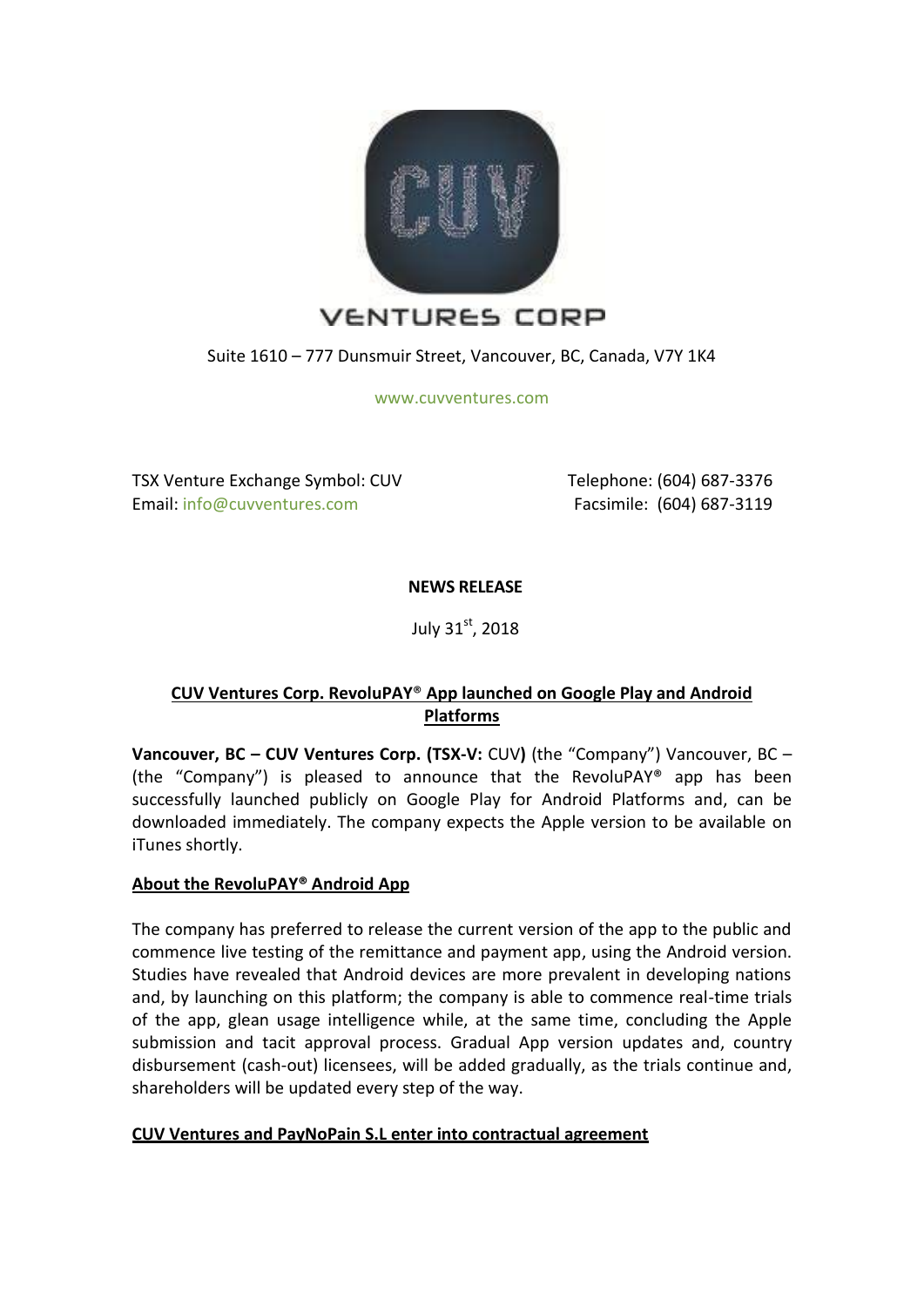The company has entered into a contractual agreement for the current app revealed today and, future development of the RevoluPAY® eWallet remittance and payment app with PAYNOPAIN SOLUTIONS SL., Castellon, Spain. The contract includes CUV's legal ownership of the resulting source code and app. The company already holds numerous worldwide RevoluPAY® trademarks. A significant high point of the contract includes, guaranteed and immediate cash-out disbursements across the entire European Union, in addition to those countries previously announced. The multi-billion euro [Remittance inflows,](http://www.worldbank.org/en/news/feature/2013/10/02/migration-and-remittance-flows-in-europe-and-central-asia-recent-trends-and-outlook-2013-2016) into lower GDP European countries, are of great interest to the company.

Notable Contractually Agreed Terms are:

- CUV Ownership of the app and source code
- Wi-Fi, Mobile Network and NFC transactions
- AES 256 Encryption
- CCU Cryptotoken incorporation (V2)
- Invoice Payment (RevoluCHARGE, RevolUTILITY, RevoluVIP)
- Invoice Payment (Third Parties)
- Blockchain and AI Engine
- Extraction of funds at Cash-Points and Banks
- Multi-Currency
- Apple & Android
- Consumer Version
- Merchant Version
- AML & KYC Compliance
- Immediate Cash-Out (Disbursements) in Europe
- Secondary Cash-Out (Disbursements) in selected licensee countries

## **Equity Partner Third Circle Publishing, Miami - Magazine with CUV Ventures**

Management is pleased to announce that the first printed version of the magazine, since the company's equity purchase in Third Circle Publishing, has been distributed worldwide, the July edition includes the contractually agreed full page advertising and, inclusion of CUV Ventures in the editor section. Shareholders wishing to receive a souvenir printed copy of this emblematic edition may contact investor relations for a complimentary copy.

## **CUV Ventures And Parties Cease Agreements and MOU**

03/05/2018 - CRYPTO LIQUIDITY HOLDINGS INC – On 24/07/2018, through mutual agreement, both parties have decided not to pursue any ongoing synergies.

24/11/2017 – RevoluPAY - Vesilen Investments S.L. - On 29/06/2018, CUV Ventures received a proposal to fundamentally modify the initial agreement for the development of the RevoluPAY app. On 09/07/2018 the tender was rejected. Included in the modified terms was a theoretical licensing of the software from the party and, a considerable increase in the initially agreed total development cost. As a result, the two real time app transactions were not successfully completed and, neither a functioning app, nor the source code, was delivered.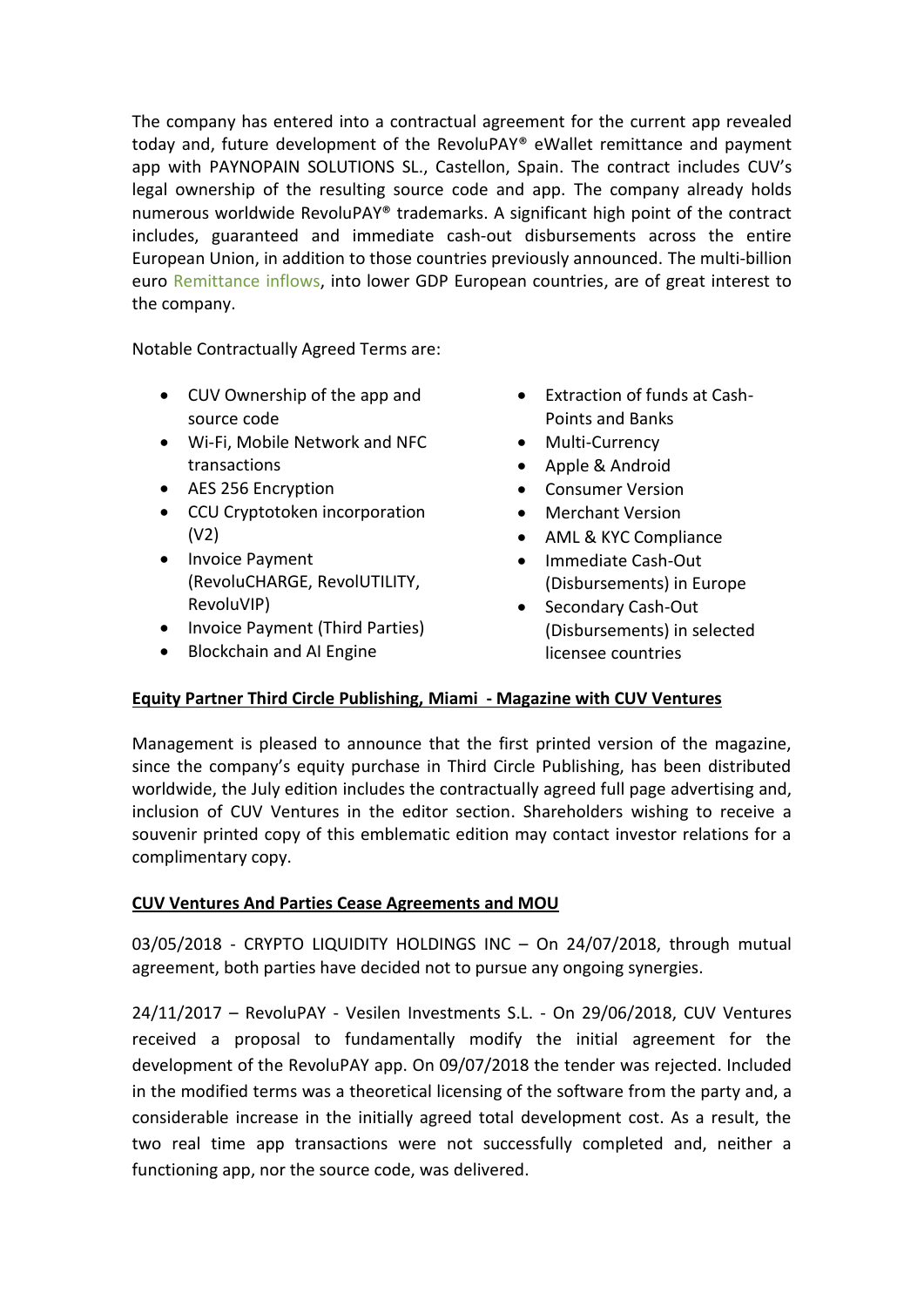02/11/2017 – GDS - Booketea S.L – Bilateral communication between the mutually assigned management boards, elected on the date of the contract, failed to materialize.

\*Management remains committed to the remaining accords with Vesilen Investments and, are working with their management towards numerous forthcoming ventures and synergies.

## **About CUV Ventures Corp.:**

CUV Ventures Corp. is a multi-asset, multidivisional publicly traded Canadian company deploying advanced technologies in the; Online Travel, Vacation Resort, Mobile Apps, Money Remittance, Invoice factoring, Blockchain Systems, and Cryptotoken sectors.

Our flagship technology is RevoluPAY®, the Apple and Android multinational leisure payments and remittance app, powered by blockchain protocols, and aimed at the worldwide + [\\$595 billion](http://www.worldbank.org/en/topic/migrationremittancesdiasporaissues/brief/migration-remittances-data) family remittance market. [Click here](https://cuvventures.com/about/about-cuv-ventures) to read more.

For further information on CUV Ventures Corp. (TSX-V: CUV) visit the Company's website at [www.cuvventures.com.](http://www.cuvventures.com/) The Company has approximately 123,200,000 shares issued and outstanding.

CUV VENTURES CORP.

STEVE MARSHALL

Steve Marshall CEO

For further information contact myself or: Nick Findler CUV Ventures Corp. Telephone: 604-639-3850 Toll Free: 800-567-8181 Facsimile: 604-687-3119 Email[: info@cuvventures.com](mailto:info@cuvventures.com)

 $\overline{\phantom{a}}$  , where  $\overline{\phantom{a}}$  , where  $\overline{\phantom{a}}$  ,  $\overline{\phantom{a}}$  ,  $\overline{\phantom{a}}$  ,  $\overline{\phantom{a}}$  ,  $\overline{\phantom{a}}$  ,  $\overline{\phantom{a}}$  ,  $\overline{\phantom{a}}$  ,  $\overline{\phantom{a}}$  ,  $\overline{\phantom{a}}$  ,  $\overline{\phantom{a}}$  ,  $\overline{\phantom{a}}$  ,  $\overline{\phantom{a}}$  ,  $\overline{\phantom{a}}$  ,

NEITHER THE TSX VENTURE EXCHANGE NOR ITS REGULATION SERVICES PROVIDER (AS THAT TERM IS DEFINED IN POLICIES OF THE TSX VENTURE EXCHANGE) ACCEPTS RESPONSIBILITY FOR THE ADEQUACY OR ACCURACY OF THIS RELEASE.

This release includes certain statements that may be deemed to be "forward-looking statements". All statements in this release, other than statements of historical facts, that address events or developments that management of the Company expects, are